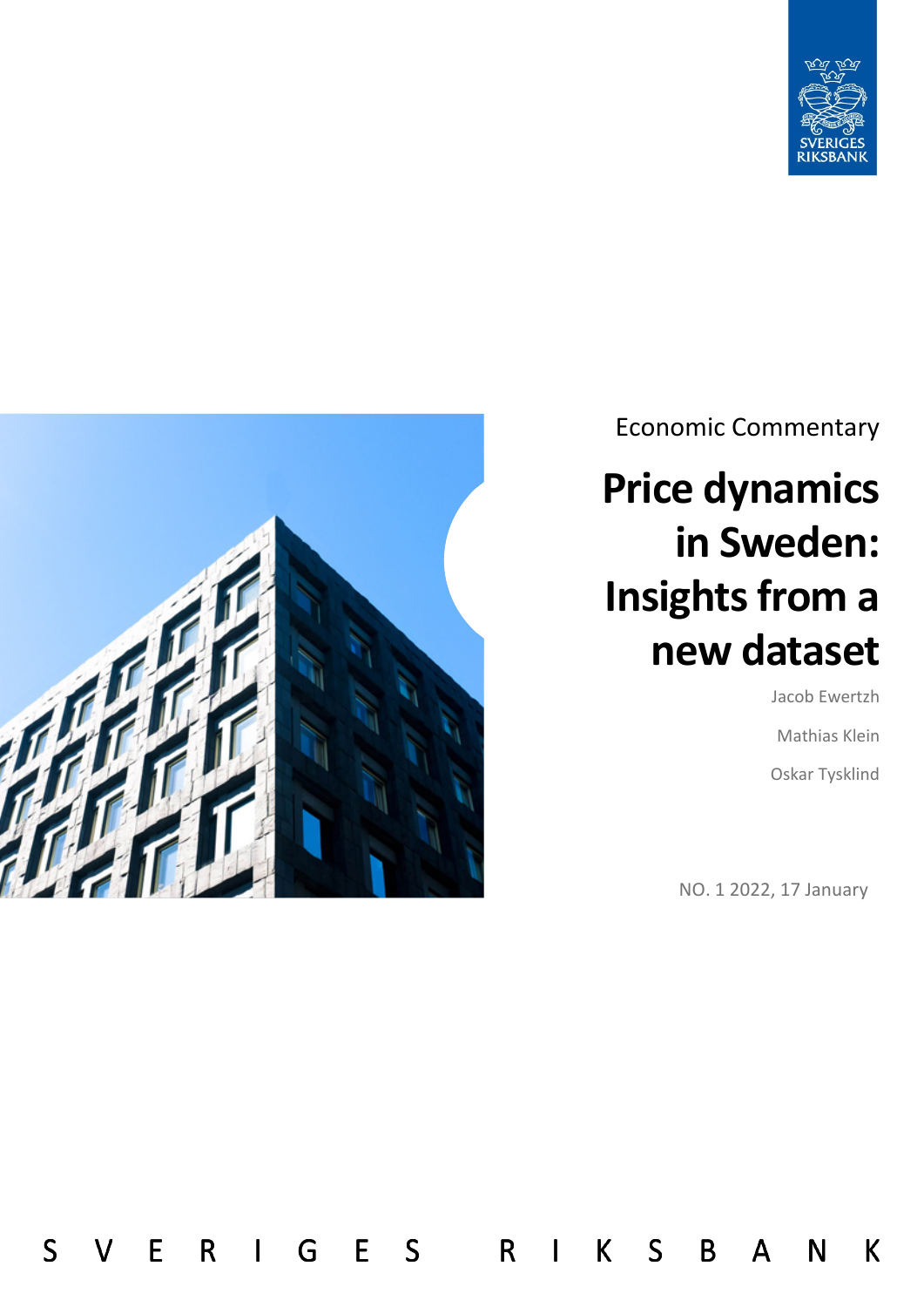# **Contents**

| $\mathbf{1}$   | How price changes affect inflation                                                         | 4  |
|----------------|--------------------------------------------------------------------------------------------|----|
| $\overline{2}$ | <b>Results</b>                                                                             | 5. |
| 2.1            | The micro price data                                                                       | 5. |
| 2.2            | Large increase in price changing frequency over time with a<br>pronounced seasonal pattern | 6  |
| 2.3            | Price increases and decreases and their correlation with aggregate<br>inflation            | 7  |
| 2.4            | Large variations in price adjustments within and between groups                            | 10 |
| 3              | Further studies can provide important insights                                             | 12 |
|                | References                                                                                 | 13 |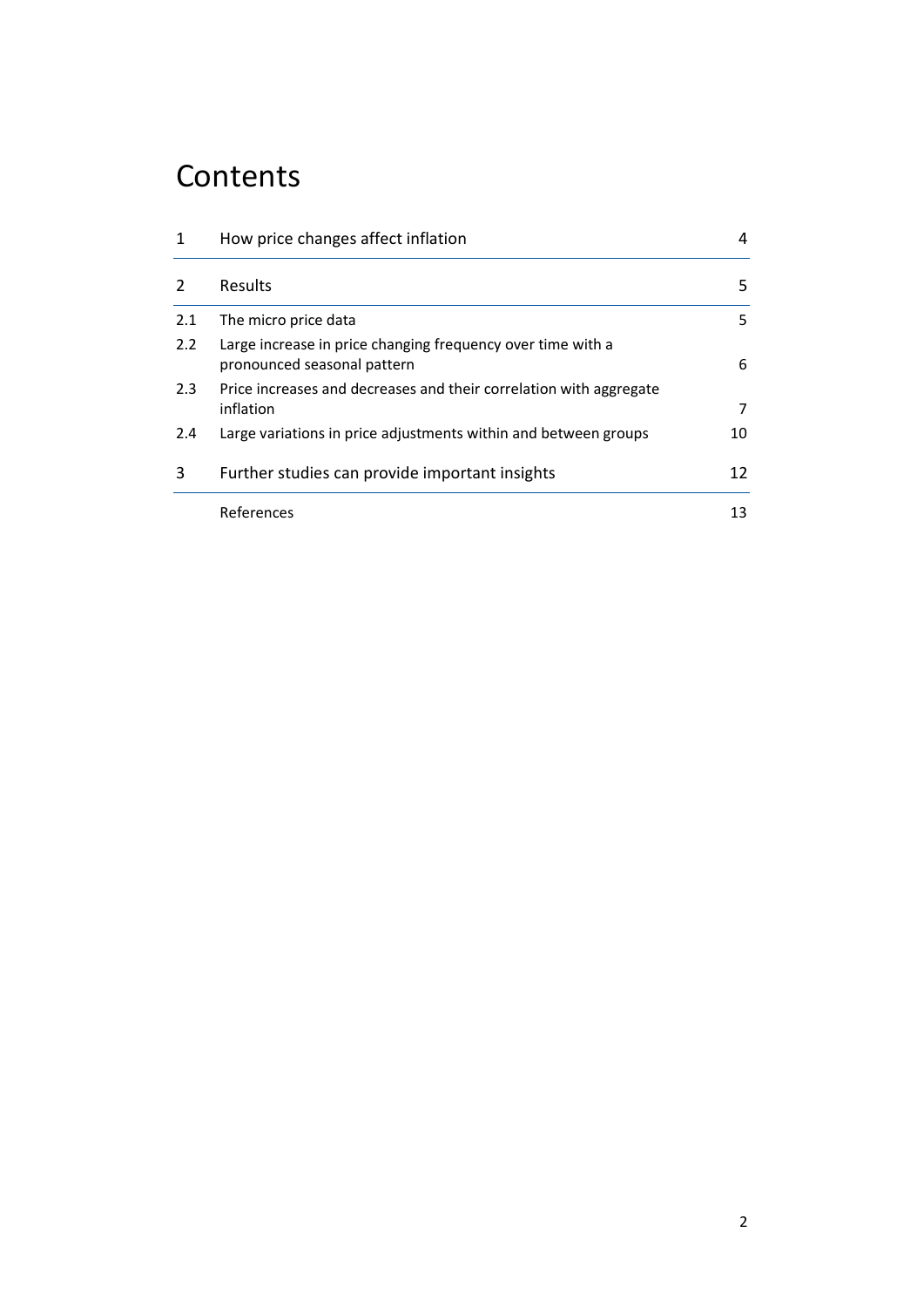## Summary

 $\overline{a}$ 

#### Jacob Ewertzh, Mathias Klein and Oskar Tysklind<sup>[1](#page-2-0)</sup>

The authors work in the Riksbank's Monetary Policy Department

The nature of price setting has important implications for the conduct of monetary policy. In this Commentary, we use detailed micro price data for the Swedish economy for the period from 2010 to 2018 to better understand the drivers of aggregate inflation. We find that the average size of price changes has been quite stable whereas the price changing frequency has been monotonically increasing over the sample period. Moreover, the results indicate a strong correlation between aggregate inflation and the relative frequency of price increases versus decrease. We also detect significant heterogeneity in price adjustments within and across different groups of products.

<span id="page-2-0"></span><sup>&</sup>lt;sup>1</sup> The authors would like to thank Mikael Apel, Mattias Erlandsson, Jesper Hansson, Stefan Laséen, and Ulf Söderström for valuable comments. This work is part of the Price-setting Microdata Analysis Network by the ECB (for more details, see https://www.ecb.europa.eu/pub/economic-research/research-networks/html/researcher\_prisma.lt.html). The views expressed in this Economic Commentary are the personal opinions of the authors and are not to be regarded as the Riksbank's view in these issues.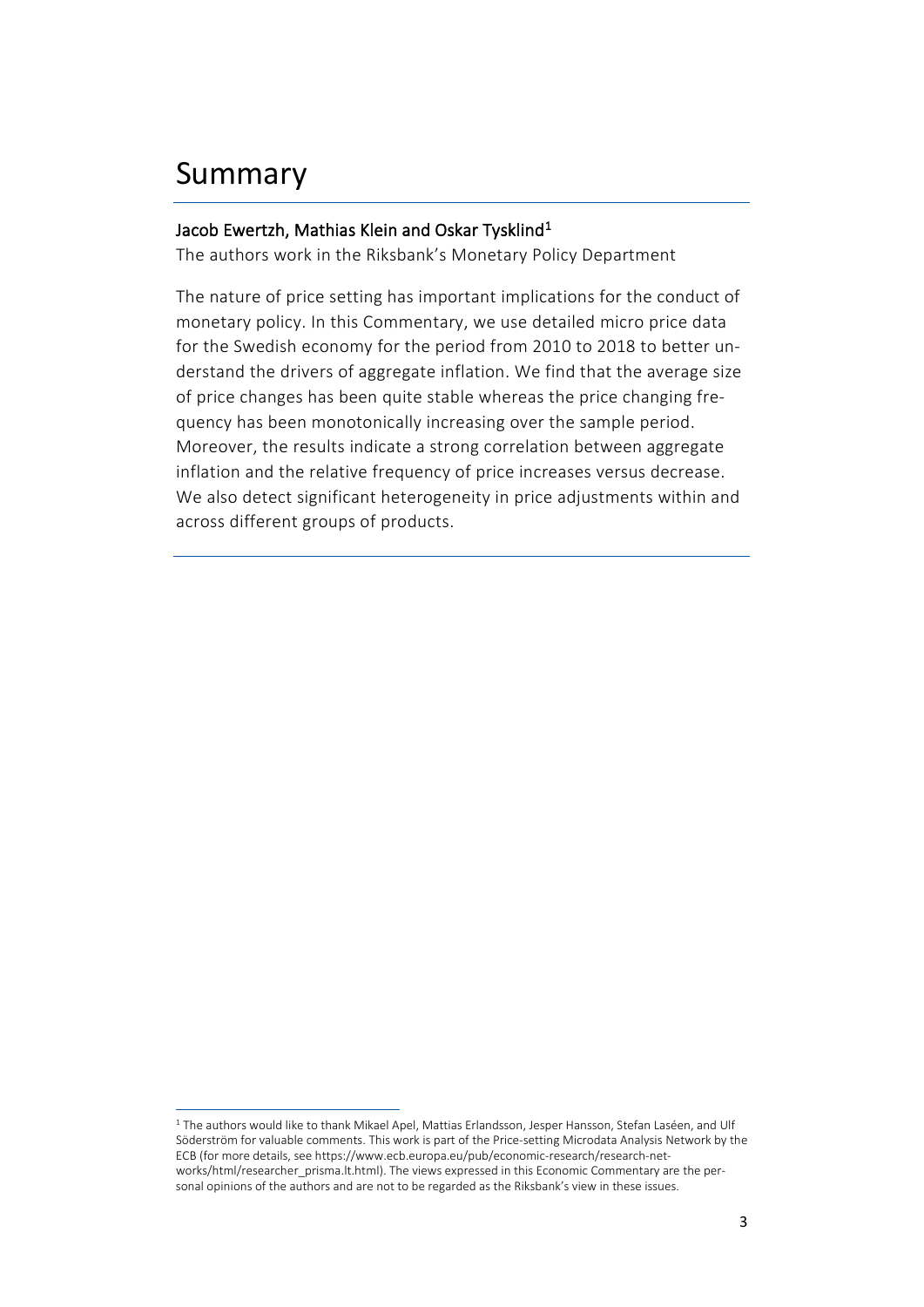# <span id="page-3-0"></span>1 How price changes affect inflation

Price changes are an important subject in macroeconomics. First, inflation-targeting central banks, like Sveriges Riksbank, aim to stabilize aggregate price changes, i.e. inflation. Secondly, the nature of price setting influences the behavior of relative prices, like the real exchange rate, the terms of trade or the real wage that are of great interest for an open economy like Sweden.

In this Commentary, we present novel insights from a detailed dataset that covers micro price developments in Sweden. More precisely, we analyse price dynamics underlying the aggregate consumer price index, which measure the price development for the whole private consumption in Sweden. The dataset includes information about price changes for different products and across several groups on a monthly basis ranging between 2010 and 2018. Overall, the dataset covers more than 5 million price observations. We use these micro price data to calculate descriptive statistics like the frequency and the average size of price changes.

Our main findings can be summarized as follows: We find that when firms adjust their price, the average absolute size of price changes is 12 per cent, and this has been relatively stable over the sample period. Moreover, on average, firms are changing their price more often later in the sample: the frequency of price changes has increased from around 20 per cent to 30 per cent per month. That is, in 2010 around one fifth of prices were adjusted in a given month, but in 2018 close to one third of prices were adjusted in a month. In addition, we show that the correlation between the aggregate inflation rate and the relative size of price increases versus decreases is low, whereas the correlation between the aggregate inflation rate and the relative frequency of price increases versus decreases is significant and strong. This finding is consistent with the US evidence provided by Nakamura et al. (2018) that the price changing frequency is the most important driver for changes in inflation over time. Finally, we detect significant heterogeneity in price adjustments within and across groups. For example, for food there are many product groups with relatively small and infrequent price changes, while most energy product groups show a low size of price changes but high frequency.

The rest of the Commentary is organized as follows. Section 2 presents our main findings. Finally, Section 3 concludes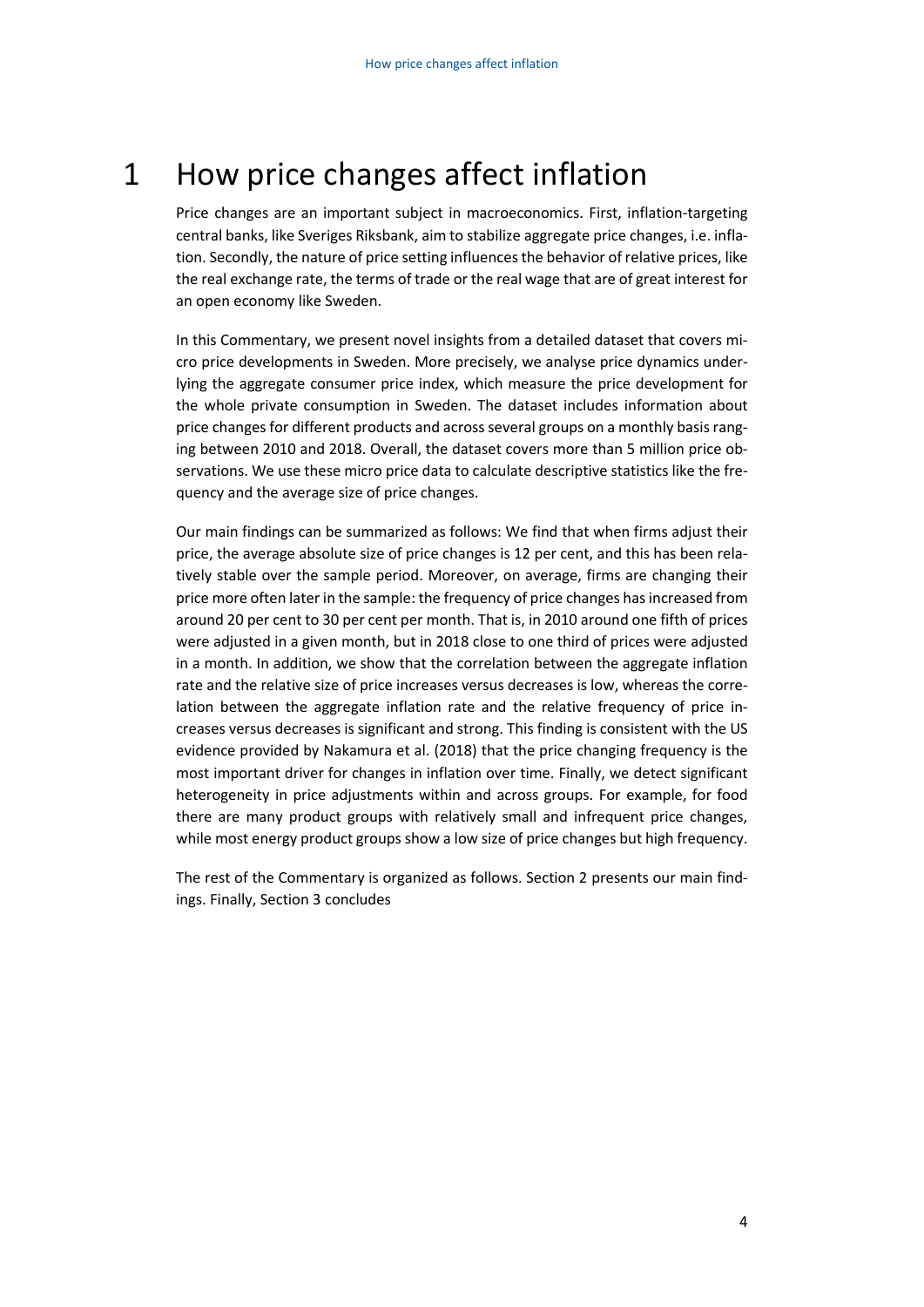### <span id="page-4-0"></span>2 Results

### <span id="page-4-1"></span>2.1 The micro price data

In the following, we will use detailed micro data on consumer prices to document several facts underlying price dynamics in the Swedish economy. The data cover individual price notations on the product level from the Swedish consumer price index (CPI) surveys for the period from 2010 to 2018. With these data we are able to track individual products over time and hence to document when prices are changed and by how much. In addition, the data allow us to look at different product groups on a monthly frequency, which enables us to detect seasonal patterns and investigate price dynamics within and across different groups. The dataset covers more than 5 million price observations in total. Each individual product has its own associated CPI basket weight and can be weighted and summed per product group. The product groups can then again be weighted to create an aggregate measure handling diverse sample sizes. In the data, there exist around 330 product groups per year, which can be further aggregated into groups, where each has a different number of product groups and individual products under them. The groups are food, goods, services and energy. For example food have approximately 100 product groups and 30 000 individual products per year for the years 2013 and after, while services have nearly 70 product groups and 3 600 individual products.

Our dataset on consumer prices covers only nine full years from 2010-2018. Hence a deep analysis about what drives inflation is hard to do. Instead we will focus on descriptive statistics to give an overview about how prices underlying the CPI changed. In particular, we will take a closer look at the behaviour of price changing frequencies and the average sizes of price changes over time.





Annual percentage change

Source: Statistics Sweden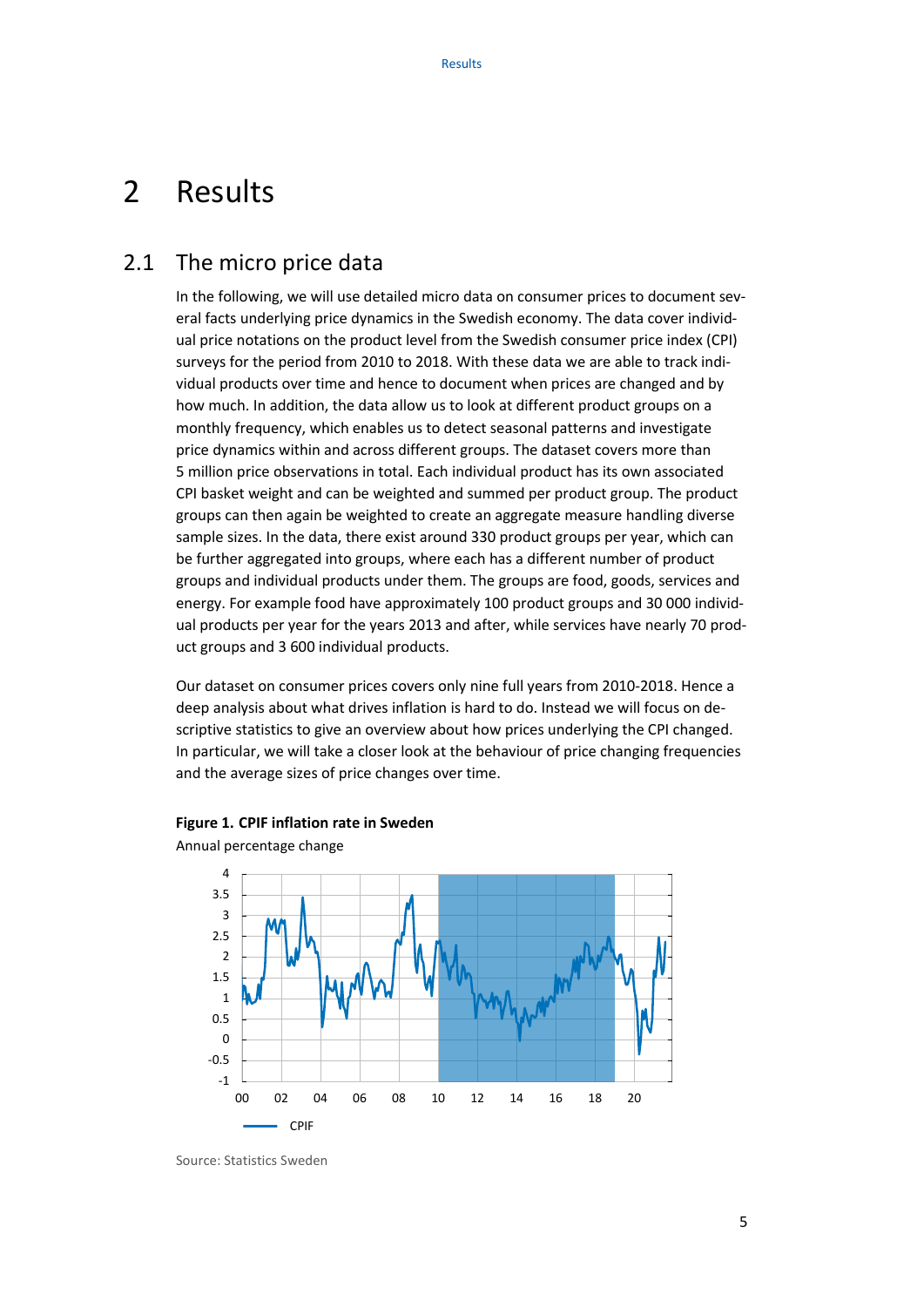Before we move to the analysis of the micro price data, we take a look at the aggregate inflation development in Sweden. Figure 1 shows the monthly CPIF inflation rate from 2000 to 2021. The CPIF refers to the common consumer price index but assign-ing a fixed interest for housing expenditures.<sup>[2](#page-5-1)</sup> The shaded area indicates the sub-period our micro dataset covers. Between 2010 and 2018, Swedish inflation showed mild fluctuations with the highest value around 2.5 percent at the beginning and end of the sample period and the lowest value of around 0 percent in 2014.

### <span id="page-5-0"></span>2.2 Large increase in price changing frequency over time with a pronounced seasonal pattern

Next, we use our micro price data and first take a look at the data on an aggregated level. Here the different product groups are weighted together using their weights in the CPI basket to get an aggregated measure which is not sensitive to different sample sizes in the survey for different products. Meaning that if we for example have 200 different bread prices and only two petrol prices, these will be weighted and summed to an aggregate measure where the price of bread not necessarily is 100 times more important than the price of petrol. In Figure 2 we show both how the price changing frequency (left scale) and average absolute size of price change (right scale) have evolved between 2010 and 2018. Both measures, the price changing frequency and the average size of price changes, provide summary statistics for all price changes. Because they include price increases and price decreases at the same time, they do not directly provide a direct indicator for the aggregate inflation rate.



**Figure 2. Annual frequency and absolute size of price changes** Per cent

 $\overline{a}$ 

The average absolute price change has been remarkably stable at around 12 per cent that is when firms change prices the average increase or decrease is about 12 per cent. This number is comparable to the US evidence by Nakamura et al. (2018) who

Source: Statistics Sweden and the Riksbank

<span id="page-5-1"></span><sup>&</sup>lt;sup>2</sup> Since 2017, the Riksbank expresses its inflation target in terms of the CPIF inflation rate.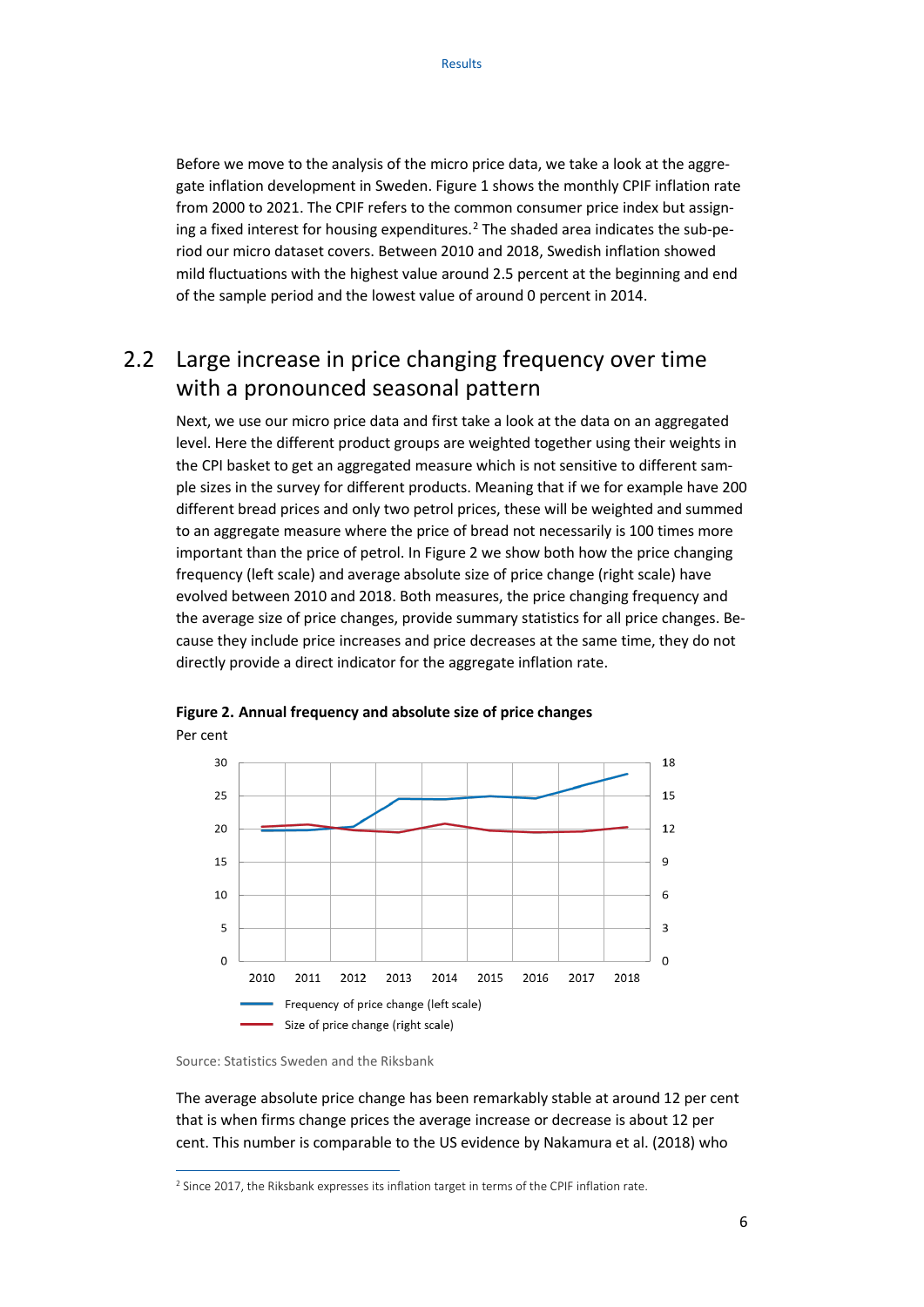report an average absolute size of price change of around 10 per cent. The price changing frequency, that is the average share of products that get a new price in a given month, however, seems to have been increasing over time from around 20 per cent to almost 30 per cent. However, one should be careful about making any economic interpretations about this as some survey methods have changed during this time period. For example, in 2013, scanner data was widely introduced for groceries and as a result the measured price changing frequency increased significantly.

In Figure 2 we look at the average size and frequency as an average over a year, thus filtering out strong movements on a monthly frequency. To detect signs of seasonal patterns we can instead study the same data but looking at the average for each month over the time period as shown in Figure 3. Again, the size of the price change is quite stable over time at around 12 per cent. The share of investigated products that get a new price every month is higher in the beginning of the year and the price changing frequency gradually decreases thereafter for the rest of the year. Thus, while the average size of price changes does not show any sign of seasonality, the price changing frequency is characterised by a more pronounced seasonal pattern.



**Figure 3. Seasonal pattern of frequency and absolute size of price changes**

### 2.3 Price increases and decreases and their correlation with aggregate inflation

While Figures 2 and 3 do not control for the specific sign of the price change, it is also interesting to separate between price increases and price decreases. Figure 4 shows the frequencies and the average size of price increases and decreases. While there seem to be some fluctuations over time when it comes to the frequencies of increases and decreases, the size of those again seems to be quite stable.

<span id="page-6-0"></span>Source: Statistics Sweden and the Riksbank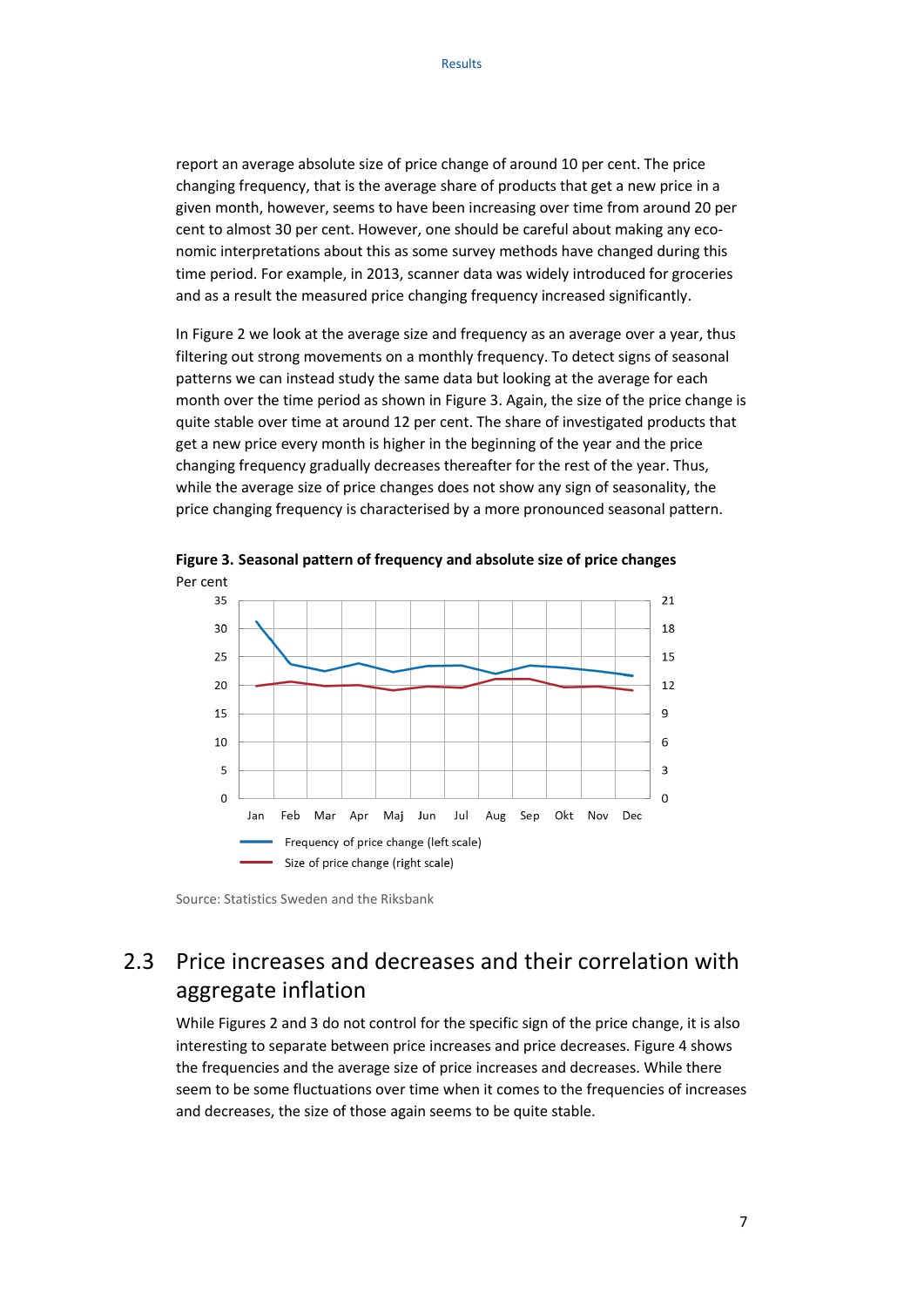



As a next step, we can try to see if the relative difference of price changing frequencies and sizes are related to the overall inflation dynamics between 2010 and 2018. While the correlation between CPIF inflation and the relative size of price increases versus decreases is low, the correlation between CPIF inflation and the relative frequency of price increases versus decreases, seen in Figure 5, is quite high and significant, around 0.8. This is consistent with the US finding by Nakamura et al. (2018) that the price changing frequency is the most important driver for changes in inflation over time. However, one has to keep in mind that our dataset covers only a relatively short time period with modest price changes, whereas Nakamura et al. (2018) use the large changes in US inflation during the 70s and 80s for their study. Therefore, our preliminary conclusion for the Swedish economy should be interpreted with some caution.

#### **Figure 5. Annual difference between frequency of price increase and decreases and CPIF inflation rate**



Percentage points (red) and annual percentage change (blue)

Source: Statistics Sweden and the Riksbank

Source: Statistics Sweden and the Riksbank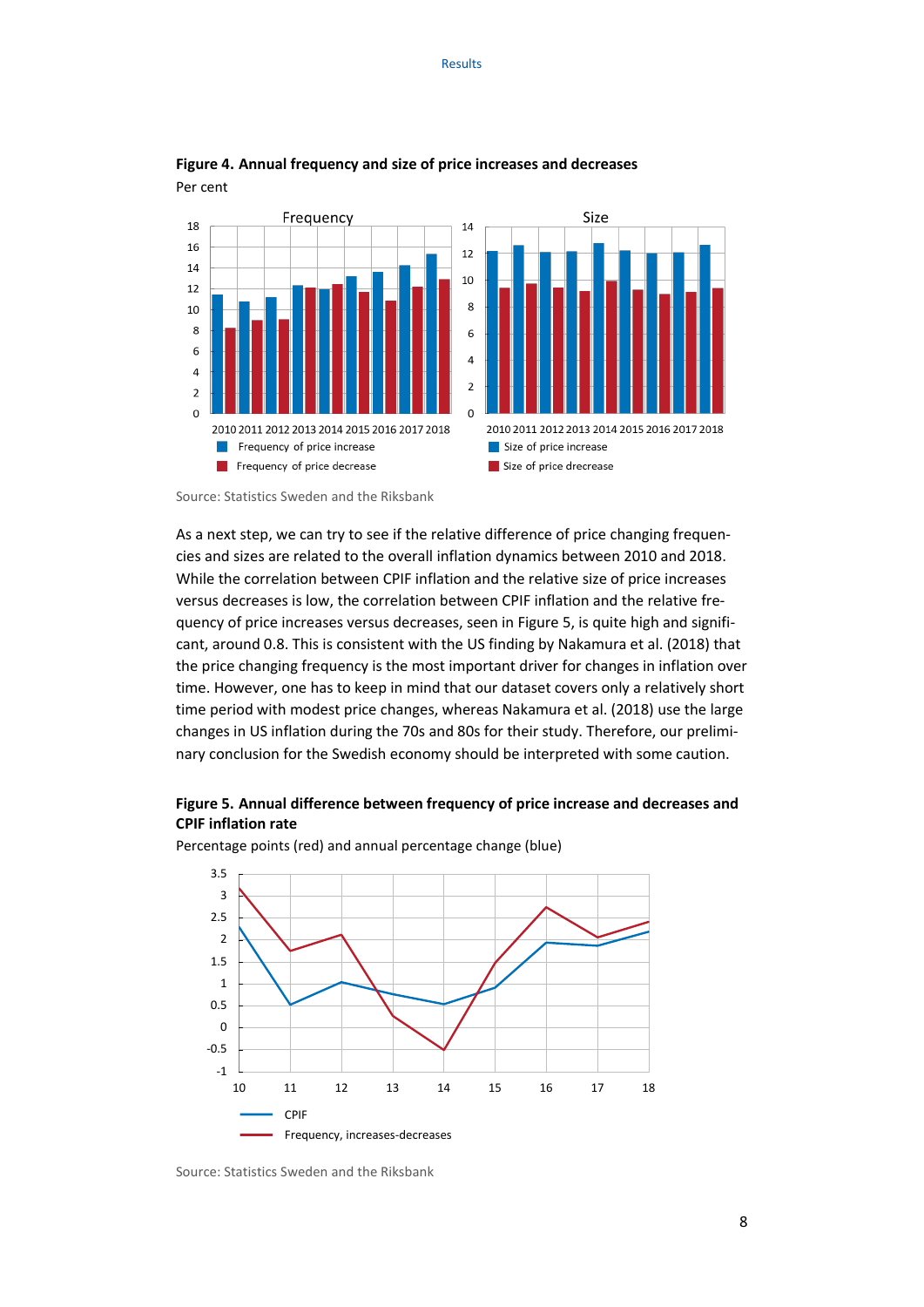In Figure 6, we do the same exercise as before but now take an average over months to detect any seasonal variation in price changes. As before, we find a strong seasonal pattern for the price changing frequency, where both the frequency of price increases and decreases is largest in the first month of the year. Also for the size of price increases and decreases there seems to be some seasonal dynamics. For example, the relative size of price decreases to the size of increases is high in months where sales are common, like in January and June.



**Figure 6. Seasonal pattern of frequency and size of price increases and decreases** Per cent

Source: Statistics Sweden and the Riksbank

If we again try to relate the relative difference of price increases and decreases frequency and size to the CPIF inflation rate we now obtain a slightly different picture. The correlation between the relative frequency of price increases versus decreases and the average monthly inflation rate for the different months during 2010-2018 is quite low. Instead, the correlation between monthly inflation and the relative size of price increases versus decreases is now relatively high and significant, around 0.85. Taken together this might suggest that medium to long-run changes in inflation are mainly due to the price changing frequency (see Figure 5), whereas adjustments at a higher frequency like seasonal patterns are driven by the relative size of price changes.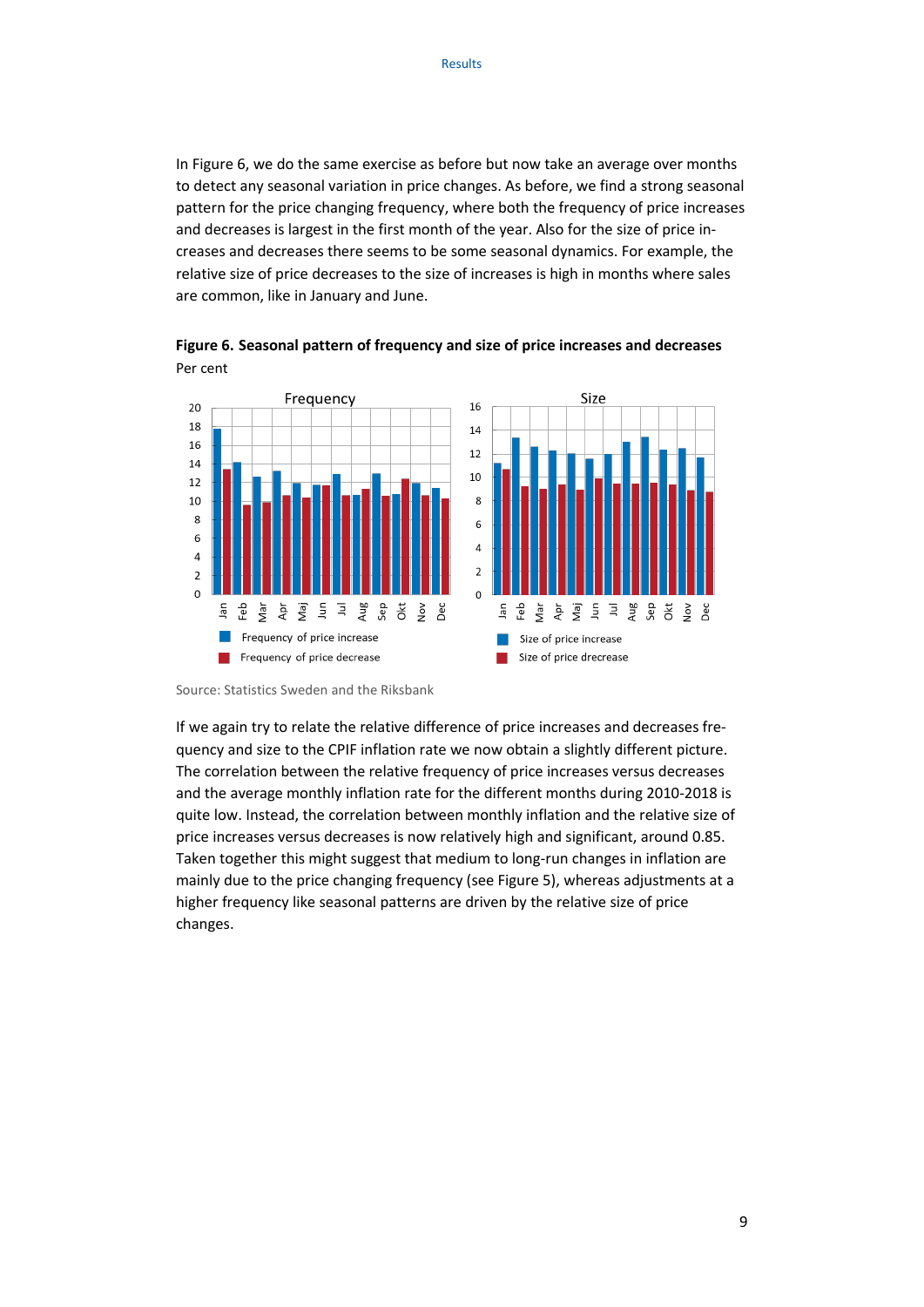#### **Figure 7. Monthly difference between size of price increase and decreases and CPIF inflation rate**



Per cent (left scale) and percentage points (right scale)

### 2.4 Large variations in price adjustments within and between groups

So far, the analysis focused on the aggregated dynamics, thus filtering out heterogeneous price adjustments across product groups. Now, we instead turn to the cross sectional dimension of our data. The data allow us to look separately at different product groups in the CPI basket. In total, we have data from around 350 different product groups. In Figure 8, we look at the distribution of the frequency and size of price changes among different product groups. The figure shows that there is a quite a lot of heterogeneity for both prize changing frequencies and sizes. For example in 2018 the price changing frequency is 40 per cent or higher among the quarter of product groups that observe most price changes while the quarter of product groups that experience the fewest price changes had a frequency of less than 10 per cent. Similarly in 2010 the size of a price change is 25 per cent or larger for the quarter of product groups with the largest price changes.

<span id="page-9-0"></span>Source: Statistics Sweden and the Riksbank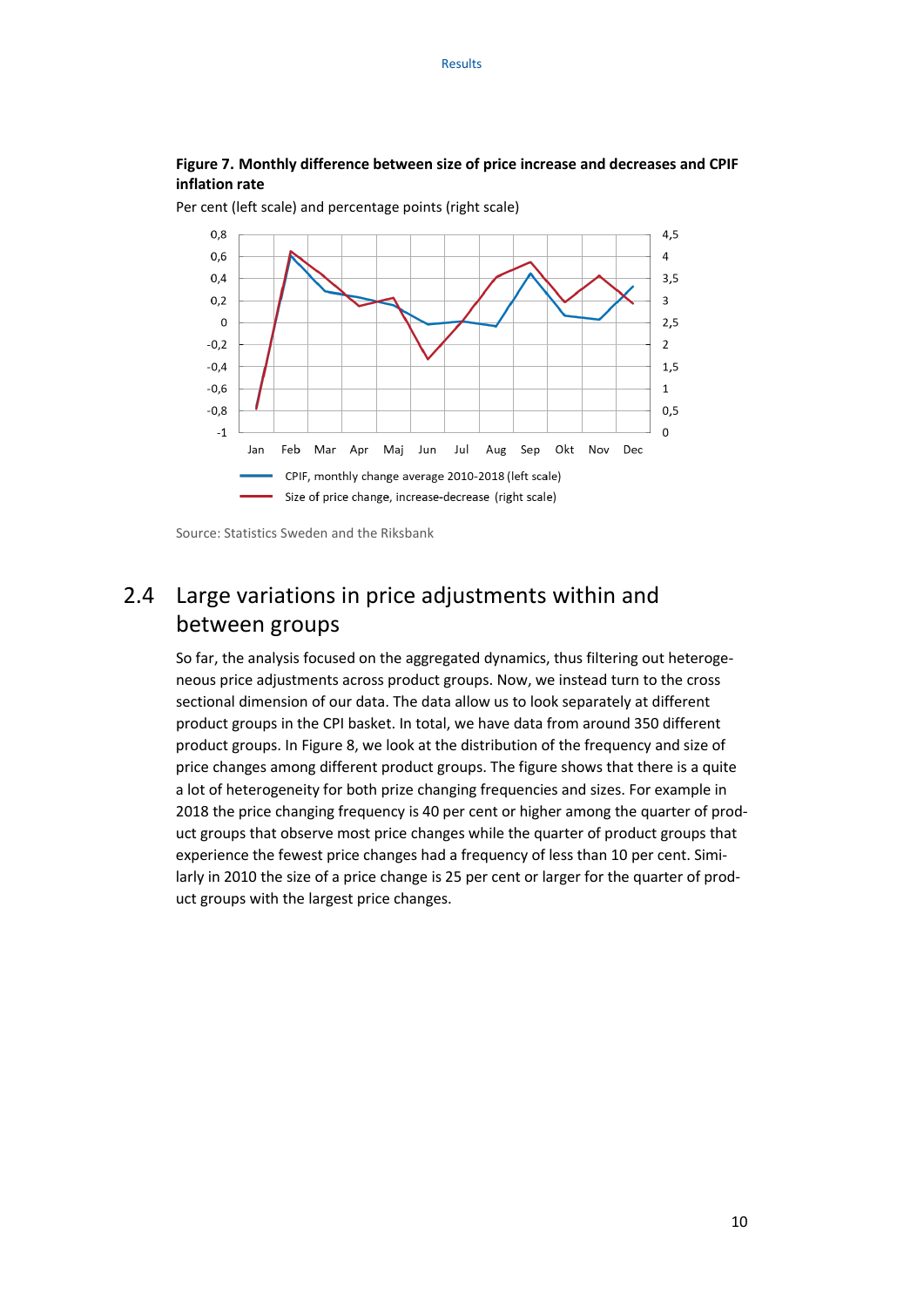

#### **Figure 8. Distribution of frequency and absolute size of price changes across product groups.**

Source: Statistics Sweden and the Riksbank

Per cent

Finally, in Figure 9 we plot the average monthly price changing frequencies against the monthly average absolute price changing sizes for all product groups. The colours of the dots indicate group, i.e. whether it is a food, good, service or energy related product.

Some clear patterns emerge. On average, goods seem to display a relatively low price changing frequency while for many goods the average size of prize changes is quite high. For foods, there is a collection of products groups with relatively small and infrequent price changes while there is another set of product groups, mostly fruits and vegetables, with more frequent and larger changes. For services, there are several product groups with low frequency and small size of price changes, while other service product groups are characterized by either a high frequency and small size of price changes or large size and low frequency. Most product groups in energy show a low size of price changes but high frequency. The observation that, on average, foods and goods change prices more often than services is well in line with earlier studies on other countries (Klenow and Malin 2010). In sum, Figure 9 indicates that there is substantial heterogeneity in price adjustments within and across groups.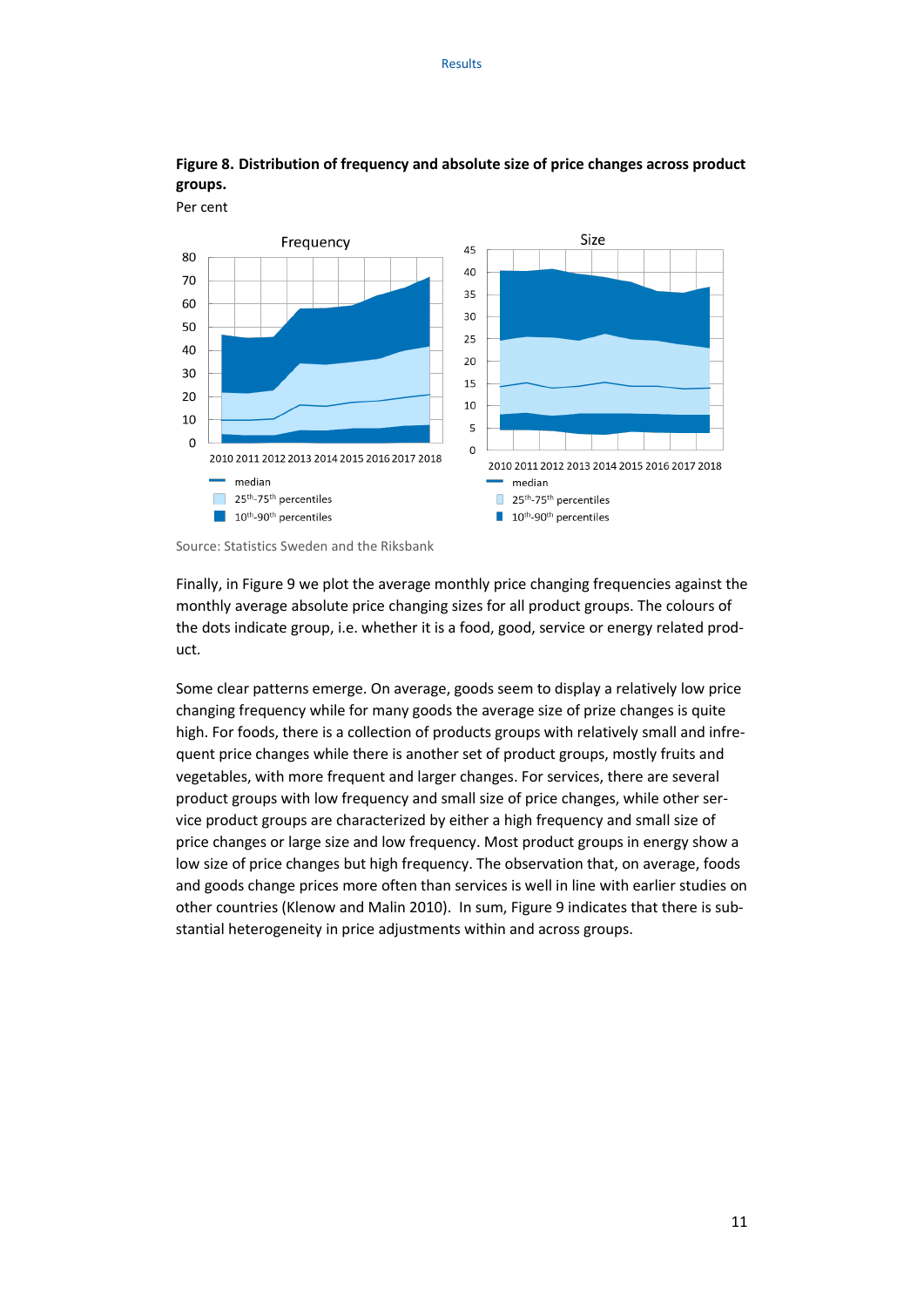

**Figure 9. Frequency and absolute size of price changes for various product groups** Per cent

Source: Statistics Sweden and the Riksbank

## <span id="page-11-0"></span>3 Further studies can provide important insights

In this Commentary, we have provided new insights regarding price dynamics in the Swedish economy. In doing so, we have used detailed micro price data underlying the aggregate consumer price index for the period from 2010 to 2018. Our results show only small variations in the aggregate average size of price changes, whereas the frequency of price changes monotonically increased over time. Our main finding suggest that the price changing frequency is the most important driver for changes in inflation over time, through the high and significant correlation between CPIF inflation and the relative difference in price changing frequency. However, one has to keep in mind that our dataset on the Swedish economy covers only a relatively short time period with modest price changes, such that our preliminary conclusion should be interpreted with some caution. Moreover, we detect significant heterogeneity in price adjustments within and across groups.

In future work, we plan to make use of advanced econometric methods to investigate in more detail the underlying drivers of aggregate inflation dynamics. In particular, we intend to estimate panel regressions at the product group level to learn about the relationship between inflation dynamics, average price changes and the frequency of price changes. Furthermore, such an analysis would allow a thorough investigation of heterogeneous price dynamics across product groups and groups. In addition, using our micro price data to study the effect of monetary policy interventions on price changes might offer important insights into the nature of price-setting in Sweden.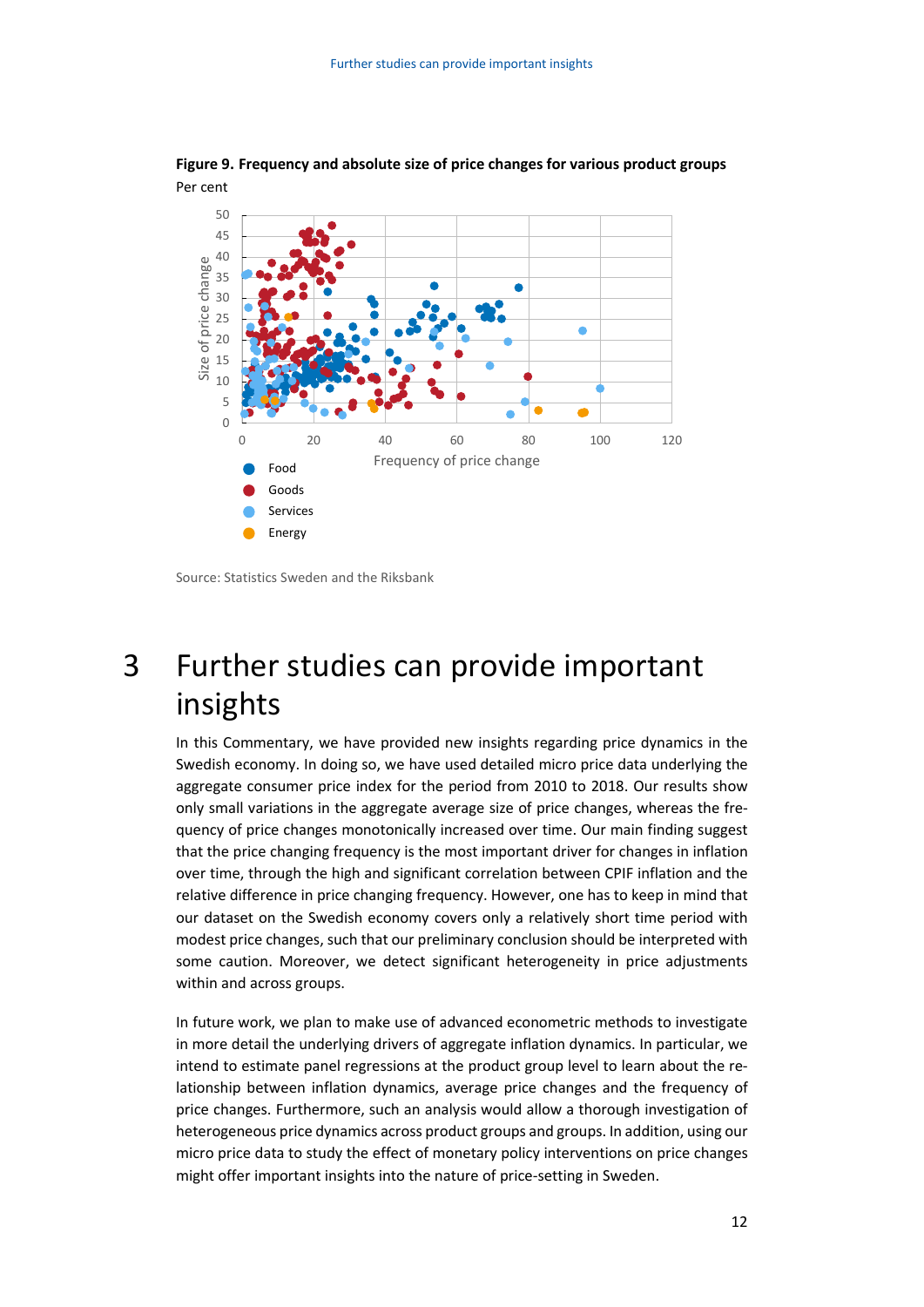# <span id="page-12-0"></span>References

Klenow, P. J. and B. A. Malin (2010): "Microeconomic Evidence on Price-Setting," in Handbook of Monetary Economics, ed. by B. M. Friedman and M. Woodford, Elsevier, vol. 3 of Handbook of Monetary Economics, chap. 6, 231–284.

Nakamura, E., J. Steinsson, P. Sun and D. Villar (2018): "The Elusive Costs of Inflation: Price Dispersion during the U.S. Great Inflation," The Quarterly Journal of Economics, 133, 1933-1980.